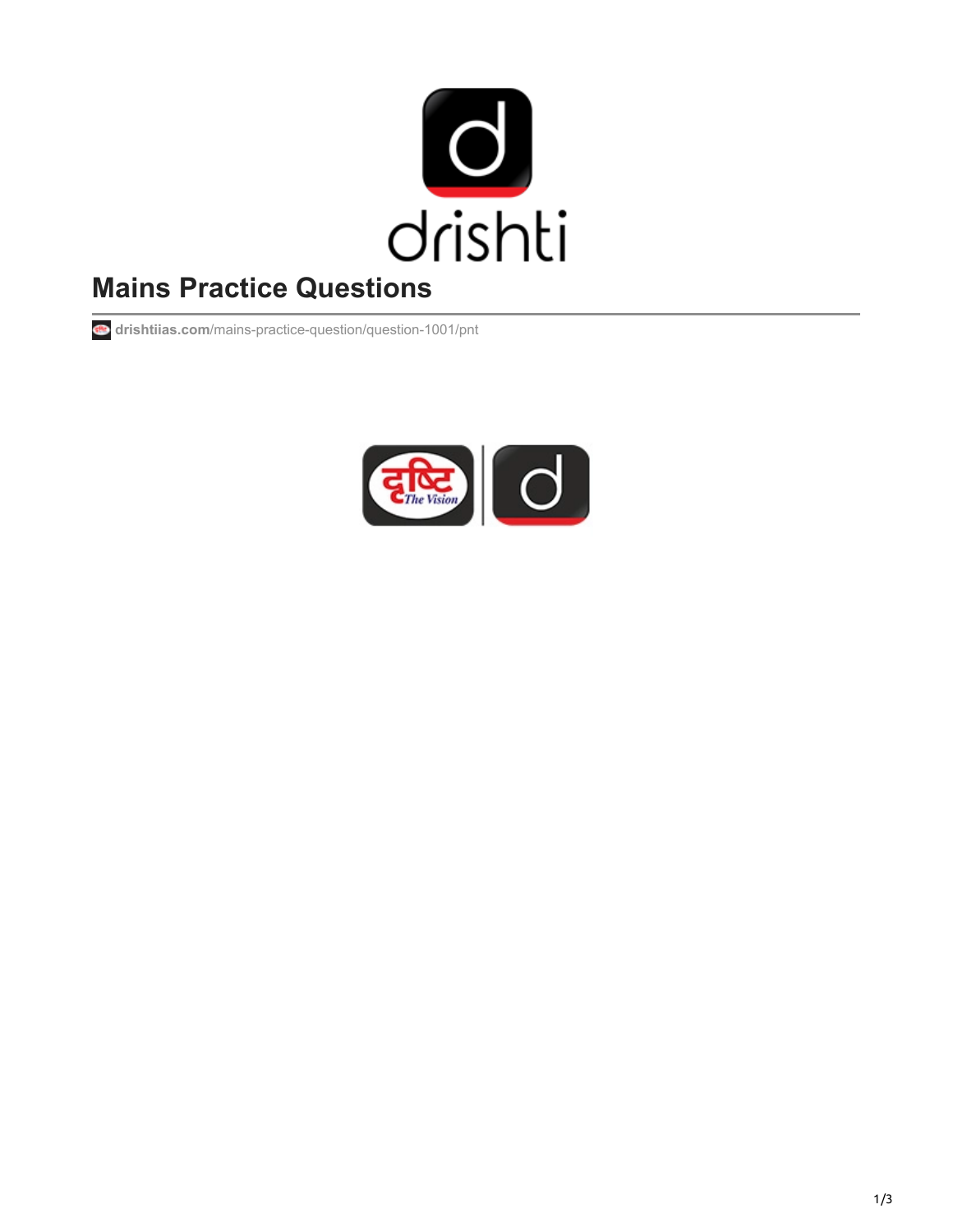**Q.** SCO has emerged as a key regional organisation in the Eurasian space. In the light of the statement discuss the opportunity for India to fulfil its national interest. (250 Words)

14 Sep, 2021 GS Paper 2 International Relations

# **Approach**

- Introduce with explaining in brief about the SCO as an important organization in the Eurasian landscape.
- Discuss how SCO provides opportunity for India to fulfil its national interests.
- Highlight some issues with the group and suggest a way forward the same.

## **Introduction**

In less than two decades, Shanghai Cooperation Orgnisation (SCO) has emerged as a key regional organisation in the Eurasian space. It accounts for over 60% of Eurasia's territory, more than 40% of the world's population, and almost a quarter of the world's GDP.

# **Body**

### **India's Opportunities and SCO**

**Regional Security:** SCO will enable India, as an integral part of the Eurasian security grouping, to neutralise threats like religious extremism and terrorism in the region.

It is due to this, India has shown keen interest in deepening its securityrelated cooperation with the SCO and its Regional Anti-Terrorism Structure (RATS), which specifically deals with issues relating to security and defence.

**Connect With Central Asia:** SCO is also a potential platform to advance India's Connect Central Asia policy.

India's ongoing engagement with SCO can be seen through the prism of reconnecting and re-energising ties with a region with which India has shared civilizational linkages, and is considered the country's extended neighbourhood.

- **Dealing With Pakistan & China:** SCO provides India with a forum where it can constructively engage both China and Pakistan in a regional context and project India's security interests.
- **Bringing Stability in Afghanistan:** SCO, also an alternative regional platform to delve into the rapidly changing situation in Afghanistan.

So far India completed 500 projects in Afghanistan and is continuing with some more, with a total development aid of \$3 billion.